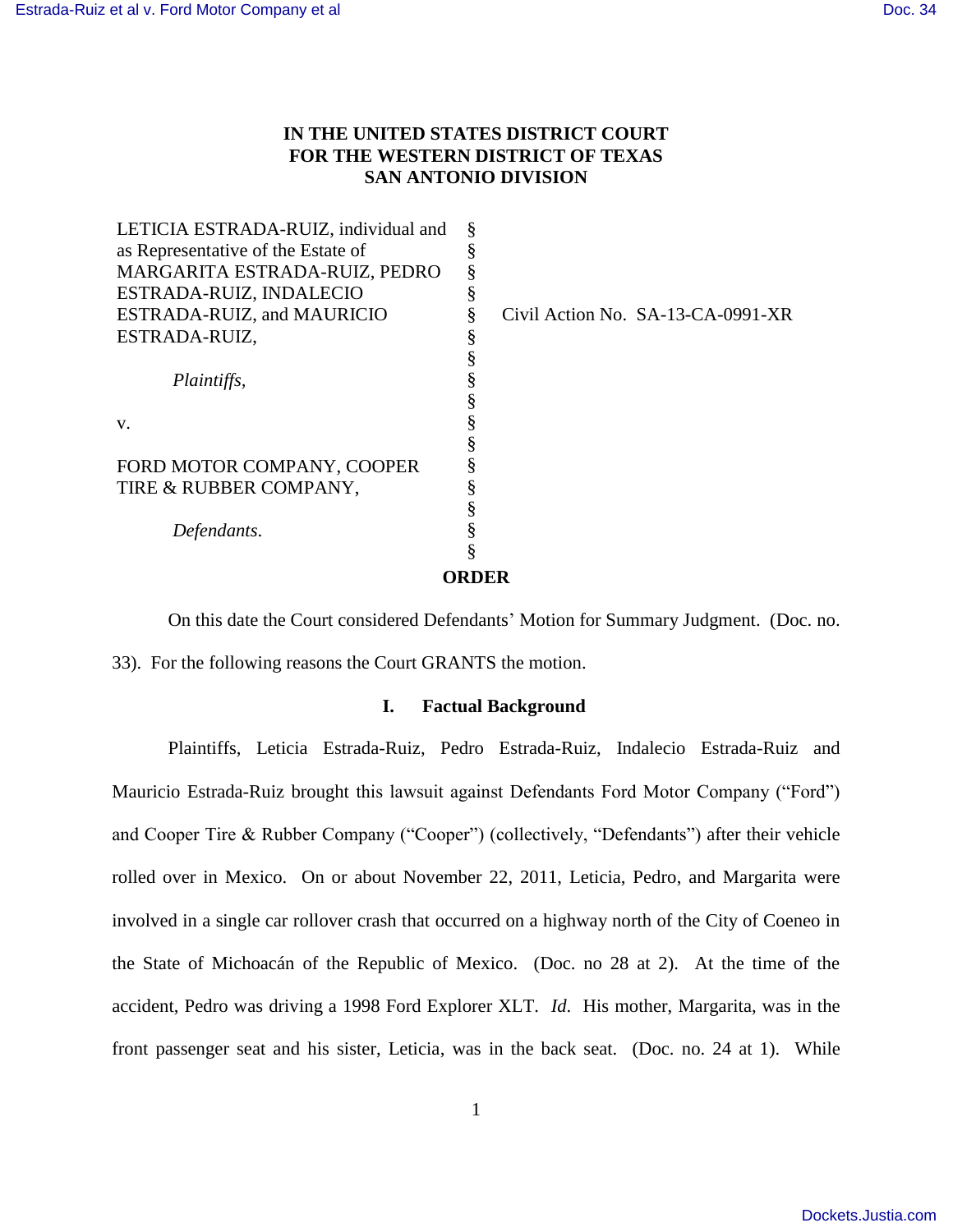driving, Pedro attempted to pass a slow moving vehicle; however, upon realizing that he could not safely pass, tried to change back into his original lane. (Doc. no 28 at 2–3). Plaintiffs allege that as a result of the attempted lane change, the right front tire allegedly experienced sudden failure, causing the vehicle to lose control, and the car to roll over into the middle of the highway. *Id*. at 3. Both Pedro and Leticia suffered serious injuries, while their mother sustained fatal injuries. *Id*. Indalecio and Mauricio were not physically involved in the accident but are beneficiaries to the wrongful death cause of action for their mother's death. *Id*. at 20.

Plaintiffs allege that Ford is liable for negligence and strictly liable for the damage caused by its 1998 Explorer. *Id*. at 14–16. To support their negligence claim, Plaintiffs contend that Ford "owed [them] a duty to use reasonable care in the design, manufacture, preparation, marketing, testing, instructing, and warnings surrounding the Explorer." *Id*. at 14. Plaintiffs maintain that Ford failed to meet its duty by producing a defective and dangerous vehicle. *Id.* at 16. Further, Plaintiffs allege that their vehicle was ineffectively designed making it unreasonably dangerous because it contained "defects in design, stability, manufacturing, handling, marketing, instructions, warnings, crash worthiness, rollover resistance, and controllability." *Id.*

Additionally, Plaintiffs maintain that Cooper, the designer and manufacturer of the right front tire, should be found negligent and strictly liable for the damages that resulted due to its tire. *Id*. at 17–18. They assert that Cooper negligently designed a tire that was ill-equipped for its intended environmental use and did not employ good workman like processes during manufacturing. *Id*. at 17. To support their strict liability claim, Plaintiffs also maintain that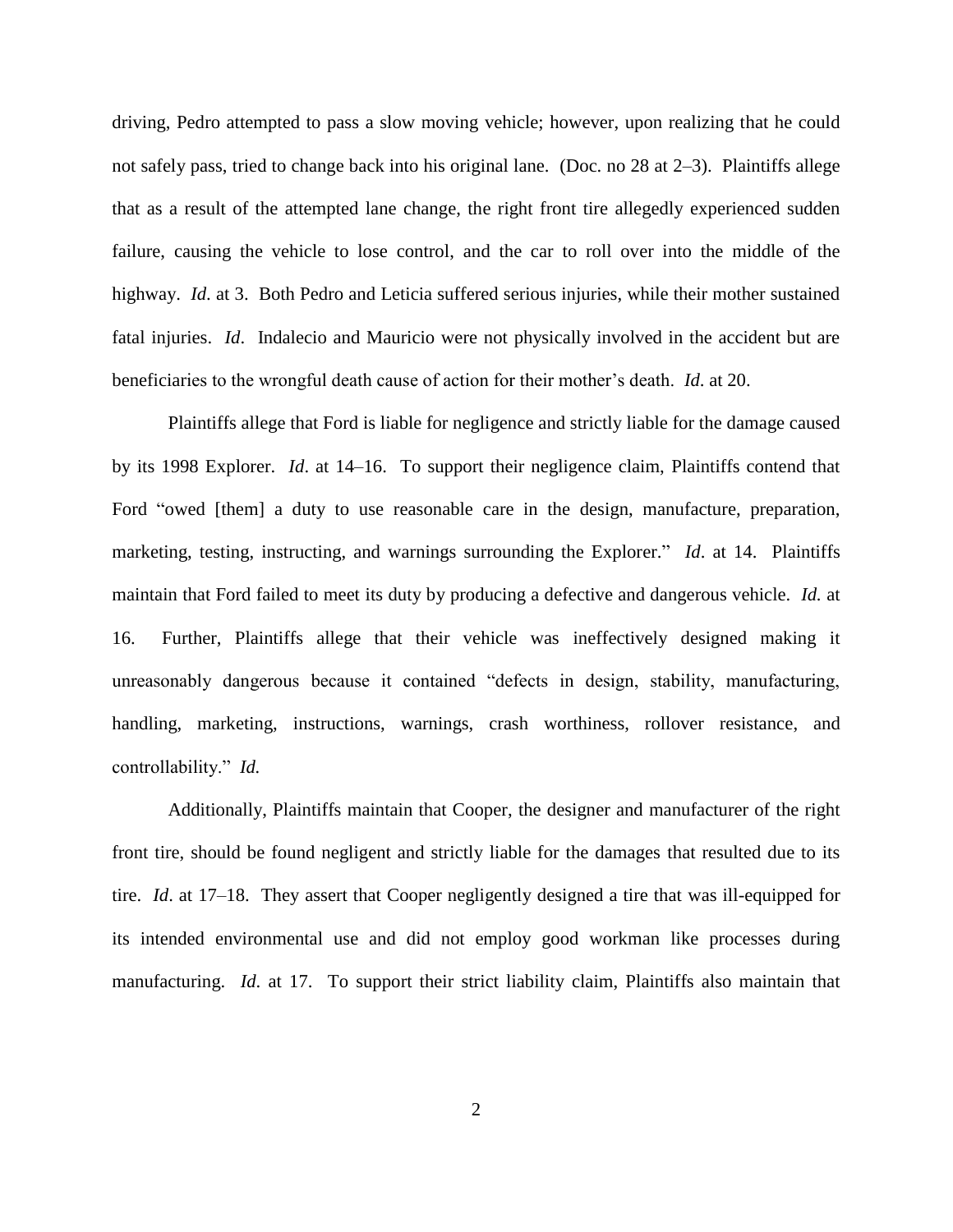Cooper had prior knowledge of safer alternative designs, but "failed to incorporate them into the production." *Id*. at 18.

Lastly, Leticia, Pedro, Indalecio, and Mauricio brought forth bystander claims and a wrongful death/survival suit against Ford and Cooper. They seek compensation for past and future damages for physical pain, mental anguish, medical expenses, disfigurement, physical impairment, and loss of income, as well as recovery under Texas's wrongful death statute. *Id.* at 19–20.

### **II. Procedural Background**

On October 30, 2013, Leticia, Pedro, Mauricio and Indalecio, filed their original complaint. (Doc. no. 1). Defendants filed their answers on December 23, 2013. (Doc. nos. 7 and 8).

On October 1, 2014, Plaintiffs' counsel, Mark Stephen Cichowski, filed an unopposed motion to withdraw as attorney for Indalecio and Mauricio (the "Brothers"). (Doc. no. 24). In the motion to withdraw, Cichowski stated that despite several attempted phone calls, he had not been able to communicate with either Indalecio or Mauricio. Eventually, the phone calls led to the message that the phone number was no longer in service. *Id*. at 2. Family members informed Cichkowski that the Brothers had moved for employment purposes. *Id*. Communication efforts since they moved were futile and did not yield results. *Id*. The Court granted the motion to withdraw as to the Brothers on October 2, 2014. (Doc. no. 25).

On October 6, 2014, Plaintiffs filed their second amended complaint. (Doc. no. 28). Leticia and Pedro then settled their claims with Defendants through their counsel on November 3, 2014. (Doc. no. 31). After a period of inactivity, Defendants filed their joint motion for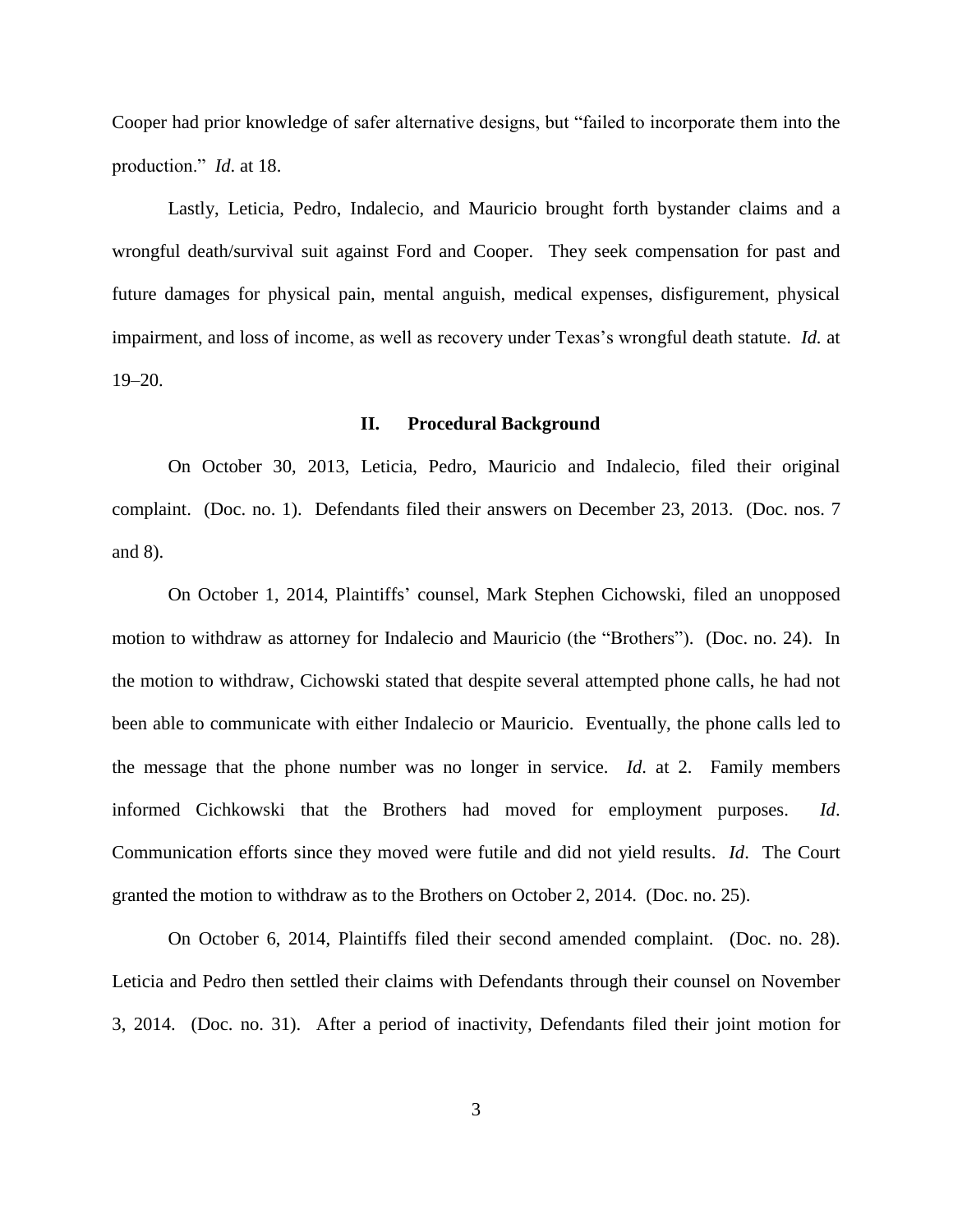summary judgment on February 17, 2015 for the claims made against them by the Brothers. (Doc. no. 33). The Brothers have not responded.

#### **III. Legal Standard**

A court shall grant summary judgment if the movant shows that there is no genuine issue of any material fact and the movant is entitled to judgment as a matter of law. FED. R. CIV. P. 56(a). To establish that there is no genuine dispute over any material fact, the movant must submit evidence that negates the existence of some material element of the nonmoving party's claim or defense. *Lavespere v. Niagra Machine & Tool Works, Inc*., 910 F.2d 167, 178 (5th Cir. 1990), *cert. denied*, 510 U.S. 859 (1993). If the crucial issue is one for which the nonmoving party will bear the burden of proof at trial, the movant can merely point out that the evidence in the record is insufficient to support an essential element of the nonmovant's claim or defense. *Id.* Once the movant carries its initial burden, the burden shifts to the nonmovant to show that summary judgment is inappropriate. *See Celotex Corp. v. Catrett*, 477 U.S. 317, 324 (1986); *Fields v. City of South Houston*, 922 F.2d 1183, 1187 (5th Cir. 1991).

In order for a court to conclude that there are no genuine issues of material fact, the court must be satisfied that no reasonable trier of fact could have found for the nonmovant, or, put differently, that the evidence favoring the nonmovant is insufficient to enable a reasonable jury to return a verdict for the nonmovant. *See Anderson v. Liberty Lobby, Inc*., 477 U.S. 242, 250 n.4 (1986); *Lavespere,* 910 F.2d at 178. In making this determination, the court should review all the evidence in the record, drawing all reasonable inferences in favor of the nonmovant and without making credibility determinations or weighing the evidence. *Lytle v. Household Mfg., Inc.*, 494 U.S. 545, 554–555 (1990). The court also considers evidence supporting the moving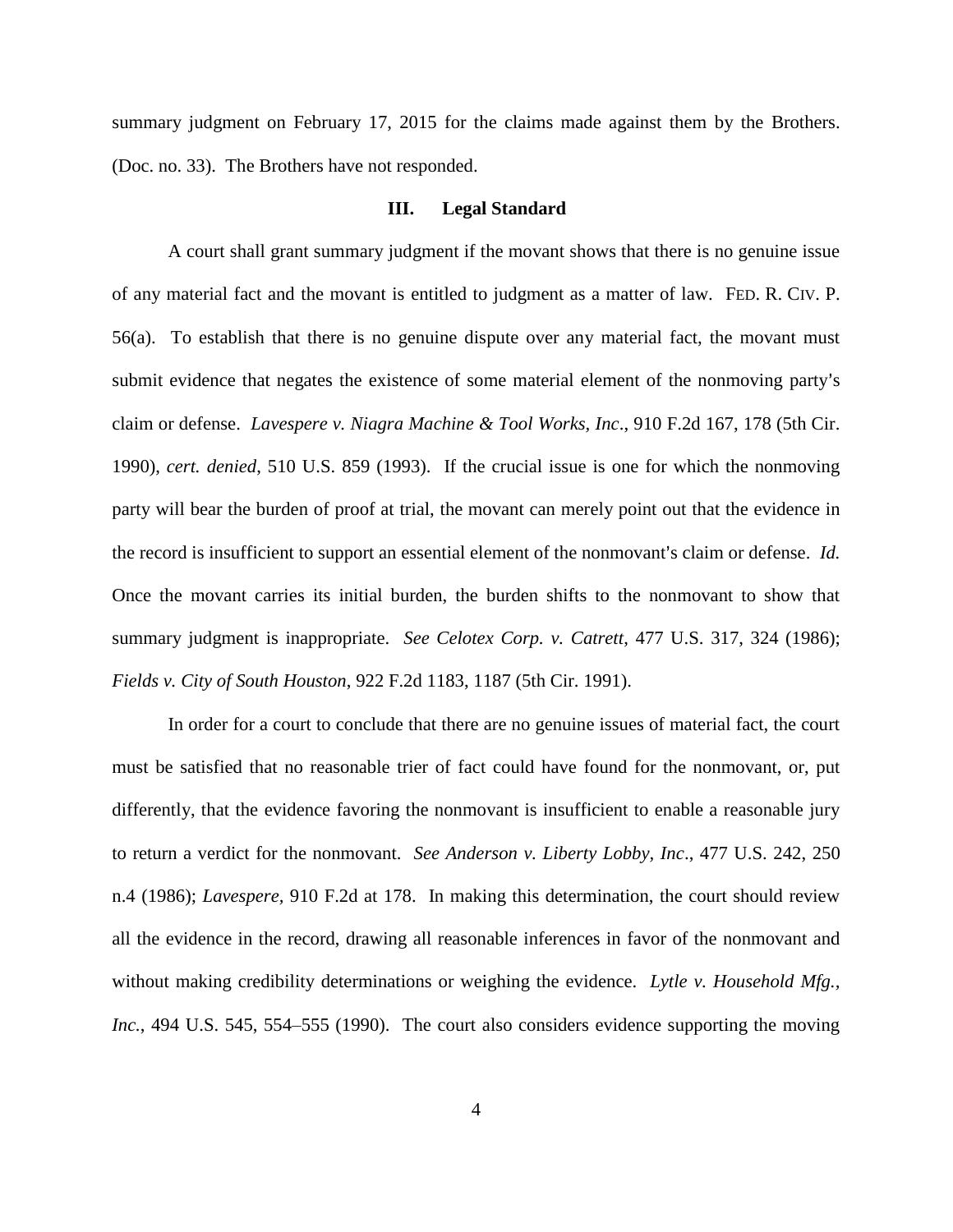party that is uncontradicted and unimpeached. *Reeves v. Sanderson Plumbing Prods., Inc.*, 530 U.S. 133, 151 (2000).

### **IV. Analysis**

### **A. Defective Design**

To sustain an action for design defect under Texas law, a plaintiff must plead and prove the statutory requirements by a preponderance of the evidence. Those statutory requirements are: 1) there was a safer alternative design and 2) the defect was a producing cause of the personal injury, property damage, or death for which the claimant seeks recovery. *See* TEX. PRAC. & REM. CODE § 82.005(a); *see also Hodges v. Mack Trucks, Inc.*, 474 F.3d 188, 195–96 (5th Cir. 2006); *Smith v. Louisville Ladder Co.*, 237 F.3d 515, 518 (5th Cir. 2001). A plaintiff has the burden to provide some evidence that an alternative product design exists that would have: 1) "prevented or significantly reduced the risk of the claimant's personal injury, property damage, or death without substantially impairing the product's utility," and 2) was "economically and technologically feasible at the time the product left the control of the manufacturer or seller by application of existing or reasonably achievable scientific knowledge." *Id*. at 196.

Here, the Brothers' defective design claim fails for lack of evidence to support the elements in the design defect claim, including a safer alternative design. *See Casey v. Toyota Motor*, 770 F.3d 322, 333 (5th Cir. 2014) (concluding that a plaintiff failed to meet her burden to establish a safer alternative design to survive summary judgment). The only factual allegations that the Brothers set forth contain details regarding the development of the Ford Explorer from the Ford Bronco. (Doc. no. 28 at 4–10). They assert that Defendant Ford refused to make safer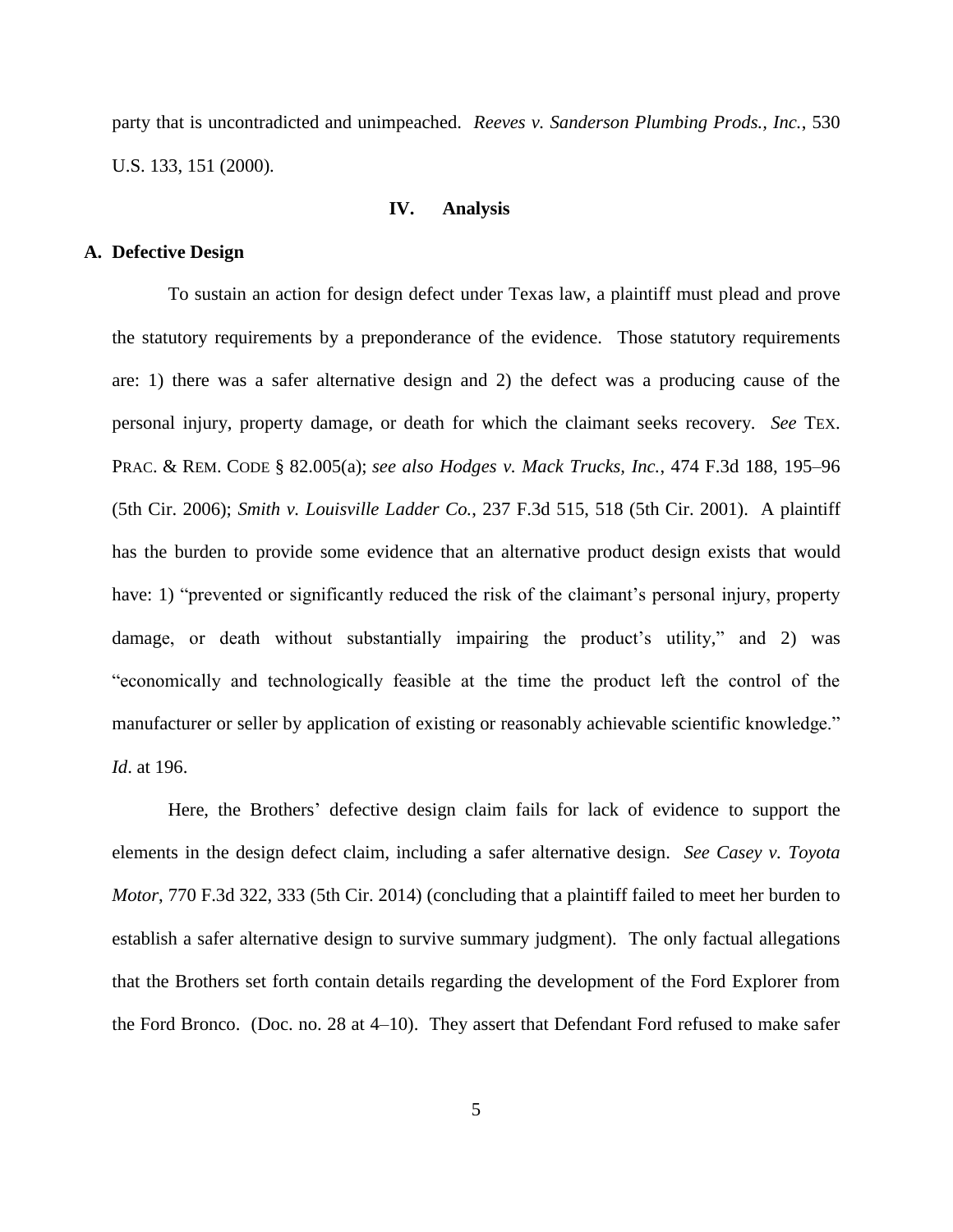design changes to avoid loss of profits, however no expert testimony was provided to support these allegations. *Id*. at 7. The references to consumer reports, highway safety reports, and field tests in the complaint alleging ineffective safety standards employed by Ford do not amount to evidence illustrating safer design alternatives. *See Laidlaw Waste Sys. v. City of Wilmer*, 904 S.W. 2d 656, 660 (Tex. 1995) (establishing that "pleadings are not competent evidence, even if sworn or verified). The Brothers have provided no summary judgment evidence to the Court. Thus, their defective claim against Ford fails for no evidence.

Additionally, Plaintiffs allege that Cooper ineffectively designed their tires to be without belt edge wraps, which allegedly would "increase the durability of steel-belted radial tires." (Doc. no. 28 at 13). They contend that a recent tire recall illustrates the manufacturing and design deficiencies that took place in Cooper's Georgia plant. *Id.* Despite these allegations, no evidence of any design defect elements, including a safer alternative design that was economically feasible for Cooper, was produced to the Court. *See Hodges v. Mack Trucks, Inc.*, 474 F.3d 188, 195–96 (5th Cir. 2006). Thus, the Brothers' defective design claim against Cooper Tires fails for lack of evidence. The Court grants both Ford and Cooper summary judgment on the Brothers' design defect claims.

#### **B. Manufacturing Defect Claim**

To establish a manufacturing defect claim in Texas, a plaintiff must provide evidence showing that the finished product deviated, through construction or quality, from the planned specifications or output that would render it unreasonably dangerous. *Am. Tobacco Co. v. Grinnell*, 951 S.W.2d 420, 434 (Tex. 1997) (collecting cases). Furthermore, "[a] plaintiff must prove that the product was defective when it left the hands of the manufacturer and that the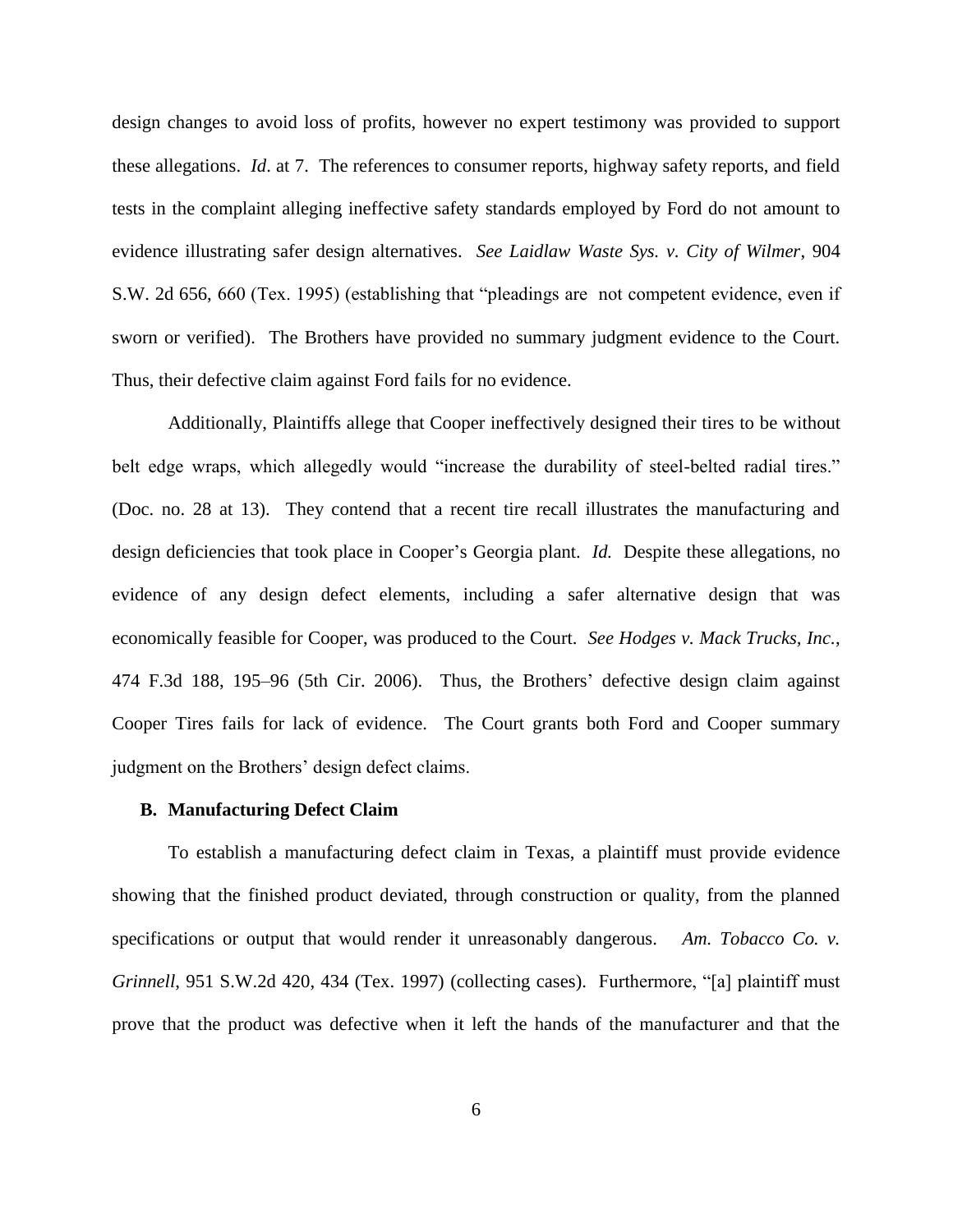defect was a producing cause of the plaintiff's injuries." *Ford Motor Co. v. Ridgeway*, 135 S.W. 3d 598, 600 (Tex. 2004).

Here, no evidence was provided to indicate that the Ford Explorer or the tires in question that were placed on the vehicle were defectively manufactured. While the pleadings state that neither the vehicle nor the tires were substantially modified or altered by anyone, including Plaintiffs (Doc. no 28 at 15, 18), these allegations do not amount to evidence that the final product was a deviation from the desired product nor does it show that the product was defective when it left the manufacturer's control. *See Casey v. Toyota Motor*, 770 F.3d 322, 329 (5th Cir. 2014) (holding that plaintiff provided no evidence for her manufacturing defect claim since she did not provide the court with materials indicating that the air bags in her Toyota vehicle were different than the ones produced in the "same time period and installed in other [Toyota] vehicles"). No evidence was provided to show either product deviated from the planned specifications. Summary judgment is granted for both Ford and Cooper on the manufacturing defect claims.

### **C. Negligence**

To prevail on a negligence claim in Texas, a plaintiff must provide evidence of three elements: 1) defendant owed a legal duty to the plaintiff, 2) a breach of that duty, and 3) damages that were a proximate cause of the defendant's breach. *Doe v. Boys Club of Greater Dallas, Inc.,*  907 S.W. 2d 472, 477 (Tex. 1995). To establish proximate cause there must be cause in fact and foreseeability. *Id.* Cause in fact is determined by establishing whether the defendants' negligent "act or omissions was a substantial factor in bringing about injury," where harm would not have occurred. *Id*. (quoting *Prudential Ins. Co. v. Jefferson Assocs., Ltd*., 896 S.W. 2d 156, 161 (Tex.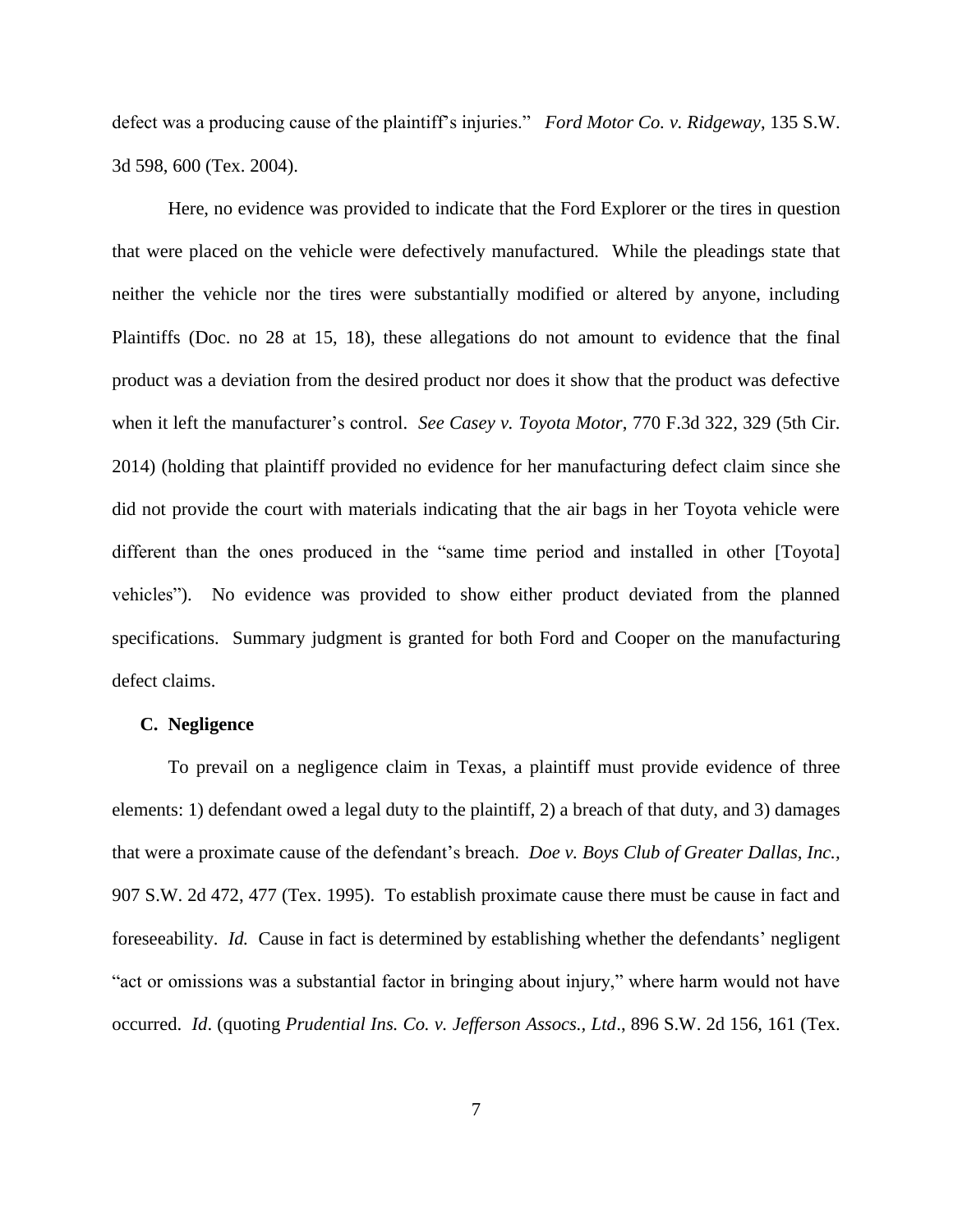1995)). Plaintiffs contended in the second amended complaint that Ford "owed [them] a duty to use reasonable care in the design, manufacture, preparation, marketing, testing, instructing, and warnings surrounding the Explorer." (Doc. no. 28 at 14). Plaintiffs stated that Ford failed to meet its duty by producing a defective and dangerous vehicle. *Id*. at 16. Plaintiffs also asserted that Cooper negligently designed a tire that was ill-equipped for its intended environmental use, breaching its duty. *Id*. at 17.

The Brothers have not met their burden of showing that Ford and Cooper proximately caused the injuries to their mother, or any other element of negligence. *See Doe,* 907 S.W. 2d at 477. They have presented no evidence showing the injury was a natural and probable consequence of the Defendants' actions.

The Brothers have also not established foreseeability. Foreseeability requires "that a person of ordinary intelligence should have anticipated the danger created by a negligent act or omission." *Read v. Scott Fetzer Co*., 990 S.W.2d 732, 737 (Tex. 1998). Foreseeability cannot be viewed with a hindsight advantage; and the Court must make an inquiry based on common experience. *See Doe,* 907 S.W. 2d at 478.

Here, the Brothers have provided no evidence to support their claim that their mother's injuries were foreseeable to Ford and Cooper. Thus, the Brothers' claim fails because they offer no evidence to support their negligence claim against Defendants. *See Roberts v. TXU Energy Retail Co. LP.,* 171 S.W. 3d 901, 904 (Tex. 2005) (holding that the creation of a condition that could make harm possible does not constitute cause in fact, thus the court affirmed that defendants were entitled to summary judgment). Summary judgment is granted for both Ford and Cooper on the negligence claims.